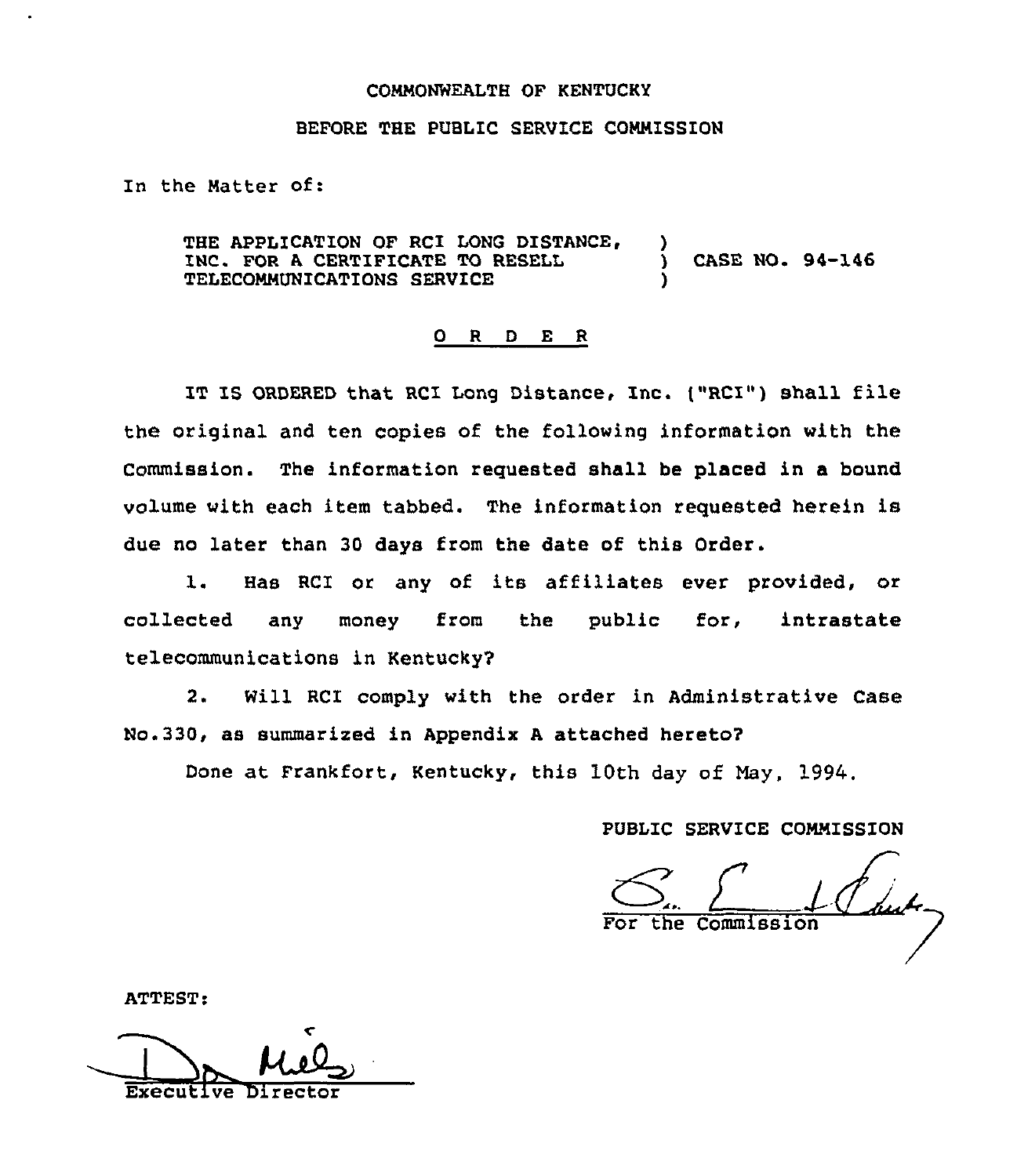## APPENDIX A

APPENDIX TO AN ORDER OF THE KENTUCKY PUBLIC SERVICE CONMISSION IN CASE NO. 94-146 DATED MAY 10, 1994

Conditions of Service for the Provision of Operator Services Adopted from Commission Orders in Administrative Case No. 330, Orders Dated March 27, 1991 and May 3,  $1991.$ 

(1} Operator-assisted services shall be subject to rate regulation and rates shall not exceed ATST Communications of the South Central States, Inc.'s ("ATsT") maximum approved rates. "Naximum approved rates" are defined to mean the rates approved by this Commission in AT&T's most recent rate proceeding for measured toll service applicable to operator-assisted calls, as well as the additional charges for operator assistance. Carriers are not permitted to include any other surcharges or to bill for uncompleted calls. Time-of-day discounts shall also be applicable. Carriers are also required to rate calls using the same basis that ATST uses to rate calls, i.e., distance calculations based on points-of-call origination and termination, definitions of chargeable times, billing unit increments, rounding of fractional units, and minimum usages. When there is any change in AT&T's maximum approved rates, carriers shall file tariffs if necessary to comply with the requirements herein within 30 days of the effective date of AT&T's rate change.

(2) Except as otherwise indicated in this Order, non-dominant carriers shall be subject to regulation as delineated in the Nay 25, 1984 Order in Administrative Case No. 273 as well as any subsequent modifications to non-dominant carrier regulations. In the event of conflict, the terms of the instant Order shall take precedence, unless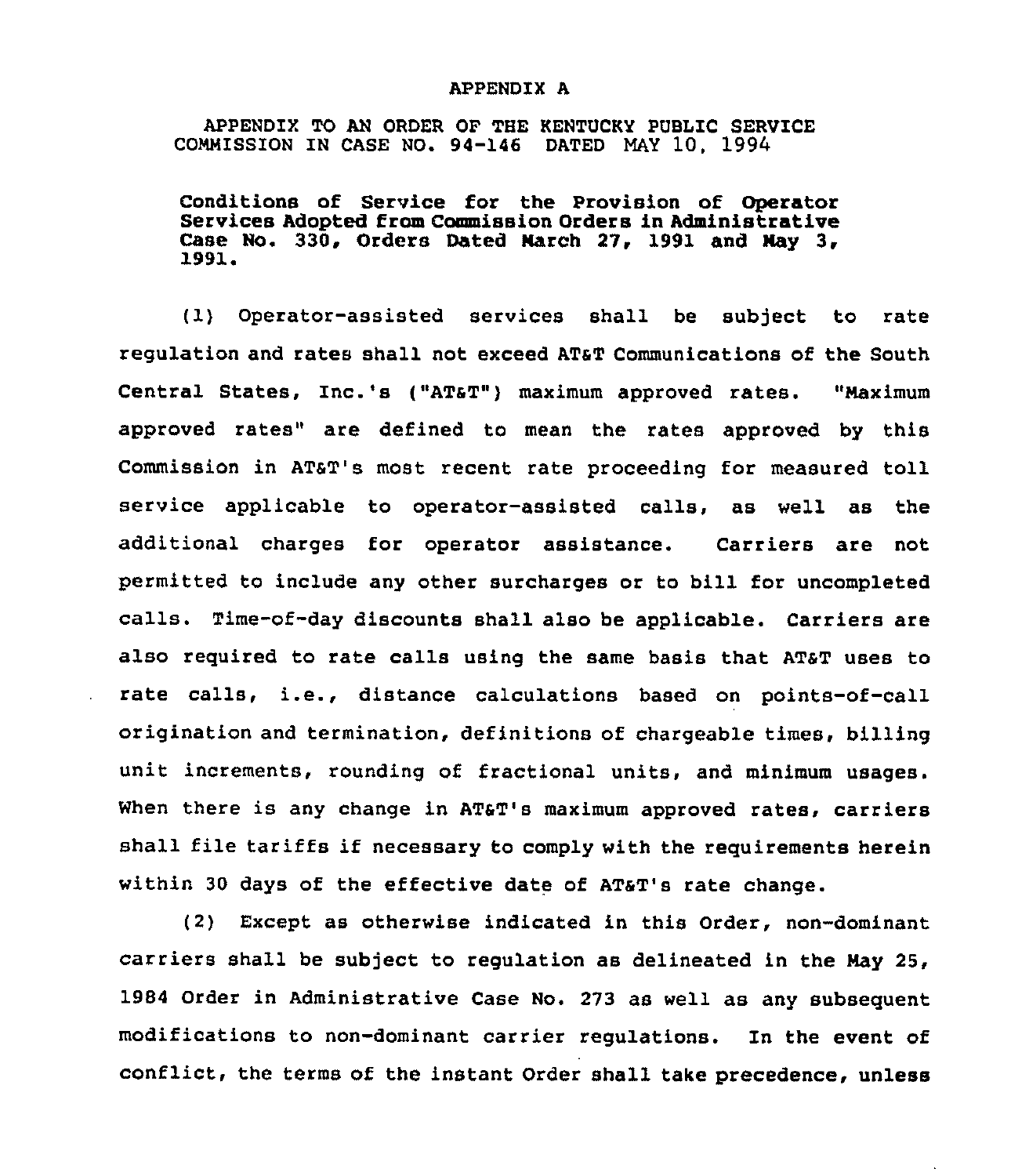a carrier is specifically relieved from compliance with any conditions contained herein.

(3) Operator service providers that provide service to traffic aggregators shall not allow access to the operator services of competing carriers to be blocked or intercepted. Blocking and interception prohibitions shall be included in tariffs and all contracts entered into with any traffic aggregator and shall state that violators will be subject to immediate termination of service after 20 days' notice to the owners of non-complying customer premises equipment.

(4) Traffic aggregator is defined to mean any person that, in the ordinary course of its operations, makes telephones available to the public or to transient users of its premises for intrastate telephone calls using a provider of operator services. Aggregators include hotels and motels, hospitals, universities, airports, gas stations, and non-local exchange carrier pay telephone owners. This definition includes the provision of all non-local exchange carrier pay telephones even if no compensation is paid to the owner of the pay telephone. The residential use of operator services is specifically excluded from this definition.

(5) Access to the local exchange carriers' operators shall not be blocked or otherwise intercepted by traffic aggregators. Specifically, all "0-" calls, that is, when an end-user dials zero without any following digits, shall be directed to the local exchange carrier operators. In equal access areas, "0+" intraLATA calls, that is, when an end-user dials zero and then dials the digits of the called telephone number, shall not be intercepted or blocked. In